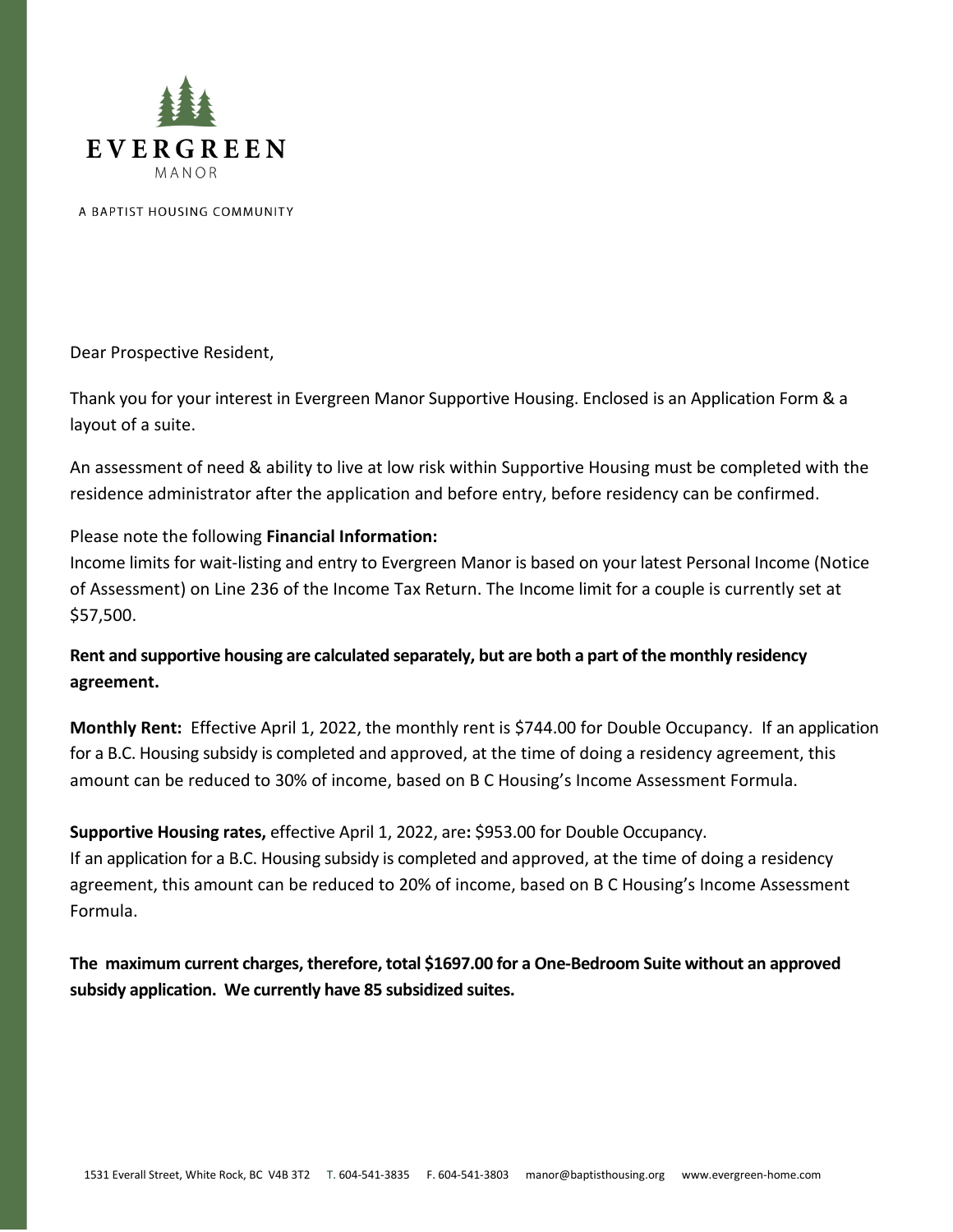

A BAPTIST HOUSING COMMUNITY

**Supportive Housing** services include the following:

- **Daily Main Meal**
- A **Lifeline Call Bell** for personal safety
- **Activities Program**
- **Light Housekeeping:** This includes a weekly service of vacuuming the suite, a bedding change and washing of the bed linens and towels, full bathroom cleaning, and washing of the kitchen floor.
- The use of the **Laundry** machines is currently offered at no charge to our Residents.
- We have our own **Telephone** system with charges to the Residents for basic service, long distance calls, and reduced rates for extra services. A new telephone number is given to the new Resident and a \$25 Telephone Connection Fee is charged at the outset of residency.
- A Security Deposit of ½ month rent is required when a Residency Agreement is completed.
- A Lifeline Button Loss Protection Fee of \$20 per person is a one-time payment at the outset of residency, to prevent a charge levied by Lifeline for a replacement button if lost.
- A Lifeline Connection fee of \$22 is a one-time payment at the outset of residency.

Please call me at 604-541-3835 if you have any questions. I look forward to hearing from you!

Sincerely,

**Evergreen Manor** 1531 Everall Street White Rock, BC V4B 3T2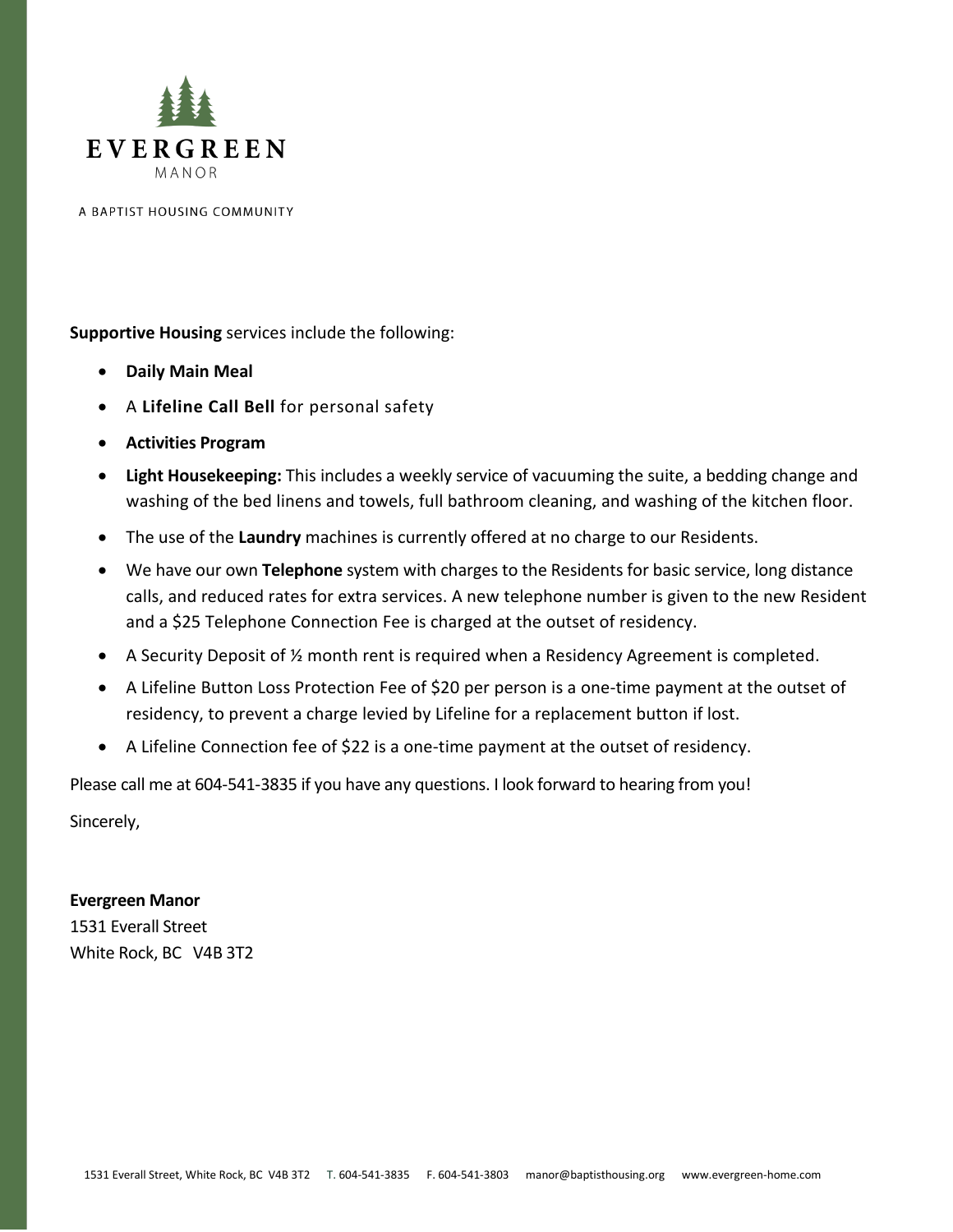

## **Application for Couple Accommodation**

| L V L K U K L L IV<br>MANOR | (Please print)    | (Must be 65+) |  |
|-----------------------------|-------------------|---------------|--|
| A BAPTIST HOUSING COMMUNITY |                   |               |  |
|                             |                   |               |  |
| Last Name                   | <b>First Name</b> | Date of Birth |  |
| Spouse                      |                   |               |  |
| Last Name                   | <b>First Name</b> | Date of Birth |  |
| <b>Current Address:</b>     |                   |               |  |
| <b>Street Address</b>       | City              | Postal Code   |  |
| Phone Number:               | Email:            |               |  |

**Evergreen Manor is a Seniors Supportive Housing building operating with a Supportive Housing Agreement with BC Housing. We currently have 85 subsidized suites. Applicants may apply for a subsidy toward the costs when completing a Residency Agreement. An assessment of need & ability to live at low risk within Supportive Housing must be completed with the building manager after the application and before entry, before residency can be confirmed.** 

To assist us in reviewing your application, we request you provide the following information. Ambulation: Independent  $\Box$  Wheelchair  $\Box$  (We have four suites adapted for wheelchair access.) Do you currently receive home-care: Yes  $\Box$  No  $\Box$  If Yes, please indicate if Daily  $\Box$  or Weekly  $\Box$ 

Currently Monthly Income: Between \$1,000 - \$1,500  $\Box$  \$1,500 - \$2,500  $\Box$  \$2,500 +  $\Box$ 

According to your latest Personal Income Tax Report (Notice of Assessment), the amount on Line 236: Less than \$57,500 in the last calendar year  $\Box$  or Over \$57,500 in the last calendar year  $\Box$ 

## **Family Contact(s)**

| Last Name         |                       | <b>First Name</b> |                   |  |             |
|-------------------|-----------------------|-------------------|-------------------|--|-------------|
|                   |                       |                   |                   |  |             |
|                   | <b>Street Address</b> |                   | City              |  | Postal Code |
|                   |                       |                   |                   |  |             |
|                   |                       |                   |                   |  |             |
|                   | Last Name             |                   | <b>First Name</b> |  |             |
|                   |                       |                   |                   |  |             |
|                   | <b>Street Address</b> |                   | City              |  | Postal Code |
|                   |                       |                   |                   |  |             |
| <b>Reference:</b> |                       |                   |                   |  |             |
|                   |                       |                   |                   |  |             |